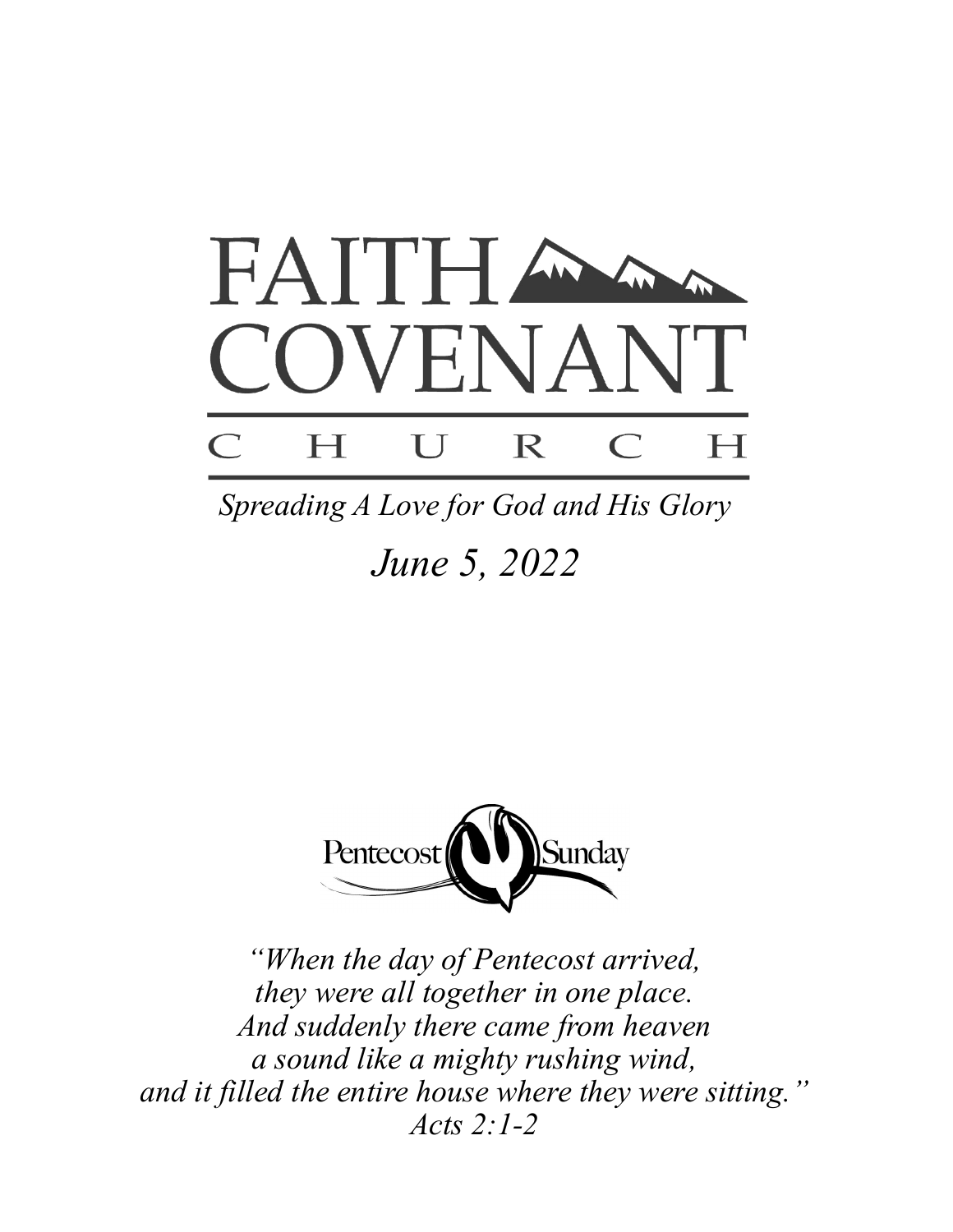## **WELCOME & ANNOUNCEMENTS**

*Our worship is a response to God's initiative. The pattern of our worship reflects the go*s*pel.*

# \***CALL TO WORSHIP:** *Psalm 98*

Leader: Oh sing to the LORD a new song, for he has done marvelous things! The LORD has made known his salvation; he has revealed his righteousness in the sight of the nations. He has remembered his steadfast love and faithfulness to the house of Israel. Let the sea roar, and all that fills it; the world and those who dwell in it! Make a joyful noise to the LORD, all the earth; break forth into joyous song and sing praises!

## **\*ALL CREATURES OF OUR GOD AND KING**

All creatures of our God and King, Lift up your voice and with us sing O praise Him! Alleluia! Thou, burning sun with golden beam Thou, silver moon with softer gleam O praise Him! O praise Him! Alleluia! Alleluia! Alleluia!

Let all things their Creator bless, And worship Him in humbleness O praise Him! Alleluia Praise, praise the Father, praise the Son And praise the Spirit, Three in One! O praise Him! O praise Him! Alleluia! Alleluia! Alleluia!

*continued above*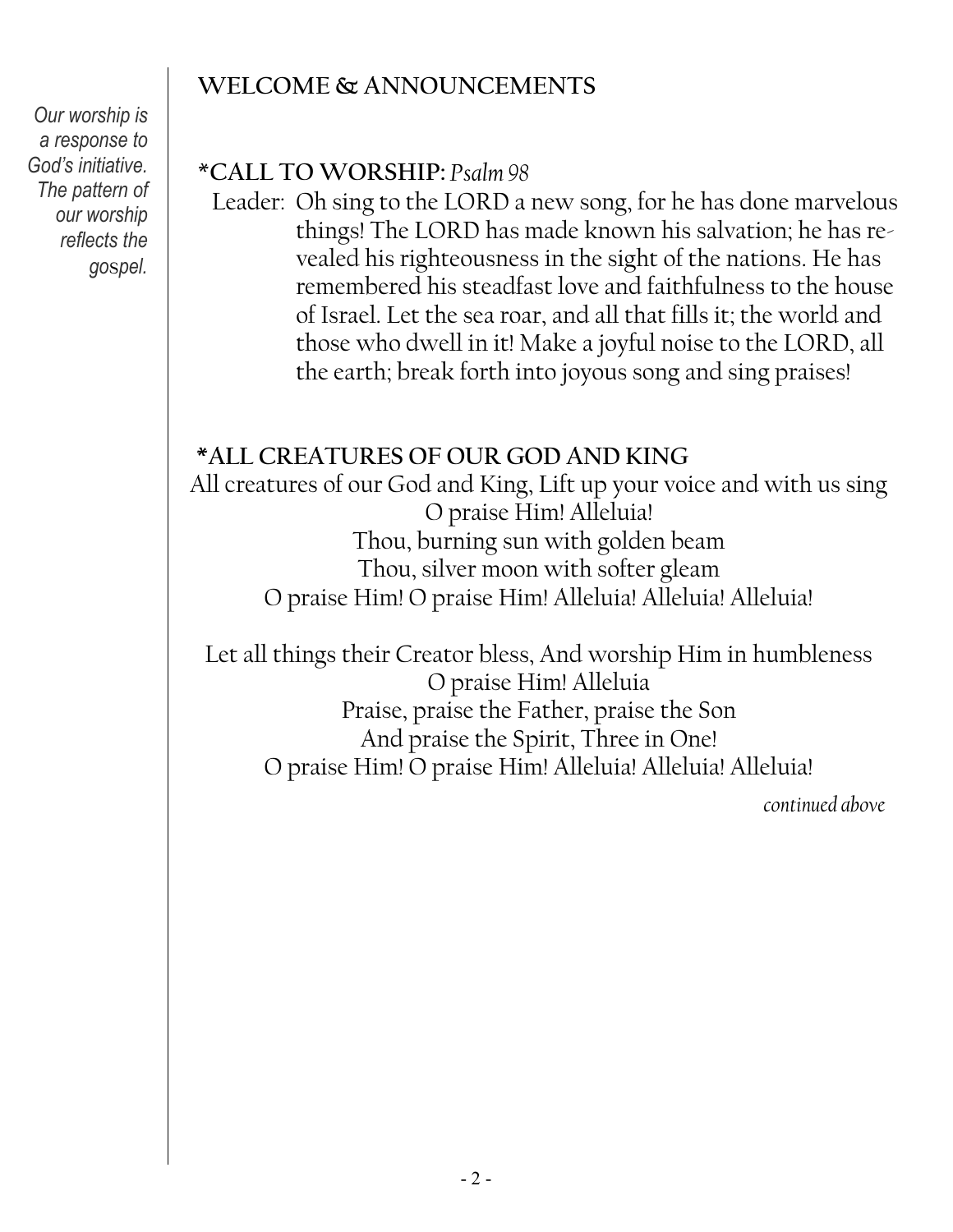**\*ALL CREATURES OF OUR GOD AND KING,** *continued* All the Redeemed washed by His blood Come and rejoice in His great love O praise Him! Alleluia! Christ has defeated every sin Cast all your burdens now on Him O praise Him! O praise Him! Alleluia! Alleluia! Alleluia!

He shall return in pow'r to reign, Heaven and earth will join to say O praise Him! Alleluia! Then who shall fall on bended knee? All creatures of our God and King O praise Him! O praise Him! Alleluia! Alleluia! O praise Him! O praise Him! Alleluia! Alleluia! Alleluia!

## **\*PRAYER OF PRAISE AND THE LORD'S PRAYER**

Our Father, who art in heaven Hallowed be thy name. Thy kingdom come, thy will be done On earth as it is in heaven. Give us this day our daily bread, and forgive us our debts As we forgive our debtors. And lead us not into temptation but deliver us from evil For thine is the kingdom, and the power, and the glory forever. Amen.

#### **God Calls Us**

The Lord summons his people to worship and we respond in obedience. The Lord's call is a call to action. We gather, praise, adore, give thanks, etc. The Call to Worship is a joyful summons and a clear reminder that worship is our coming into God's presence by his command, and not our command that He come into our presence.

*\*Indicates when to stand. All Music Copied Under CCLI License #34680*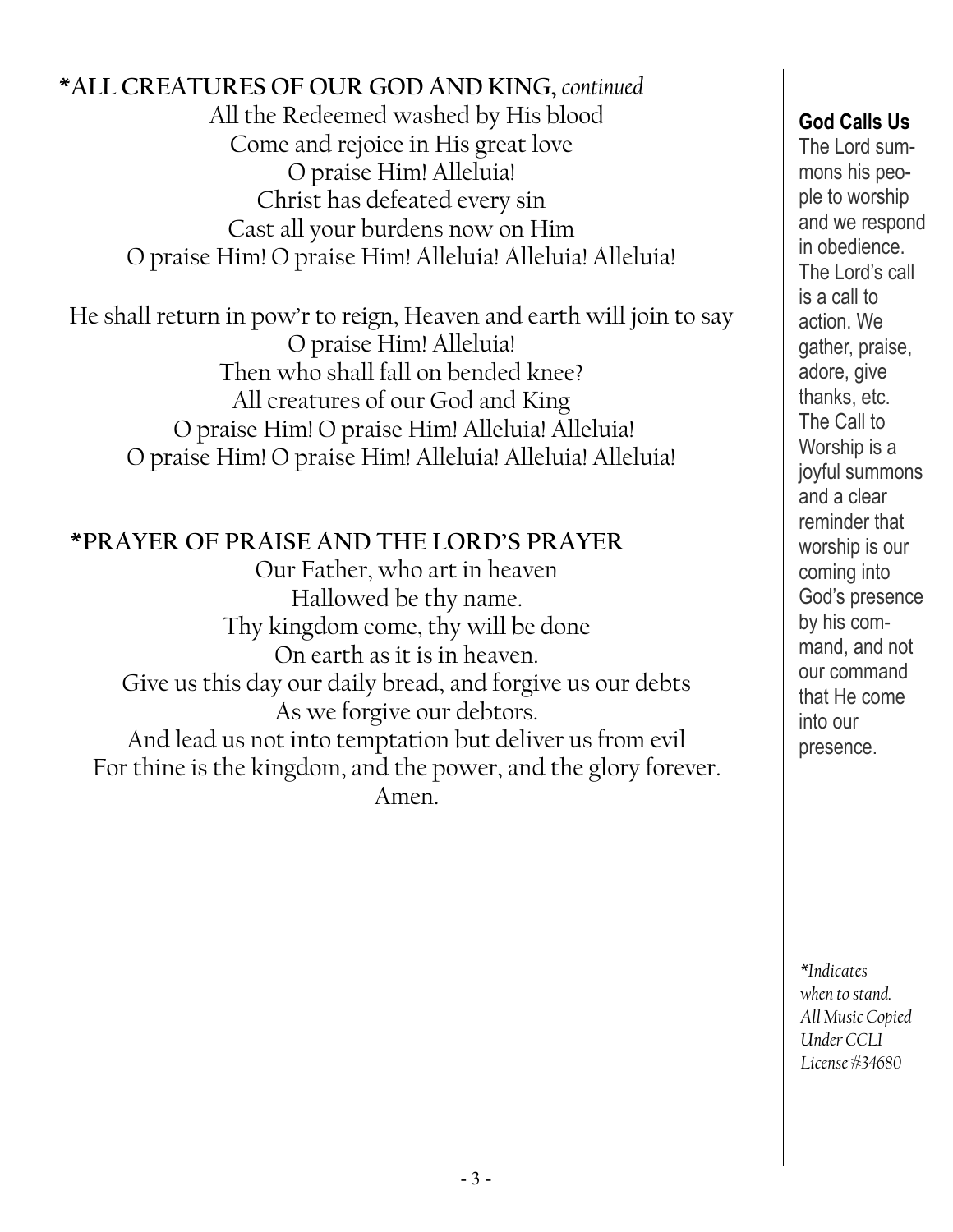## **\*10,000 REASONS (BLESS THE LORD)**

*(Chorus) Bless the Lord, O my soul; O my soul, worship his holy name. Sing like never before, O my soul; I'll worship your holy name.*

The sun comes up, it's a new day dawning, it's time to sing your song again. Whatever may pass and whatever lies before me, let me be singing when the evening comes. *(Chorus)*

You're rich in love and you're slow to anger. Your name is great and your heart is kind. For all your goodness I will keep on singing; Ten thousand reasons for my heart to find. *(Chorus)*

And on that day when my strength is failing, the end draws near and my time has come; still my soul will sing your praise unending, ten thousand years and then forevermore! *(Chorus 2x)*

*I'll worship your holy name; I'll worship your holy name.*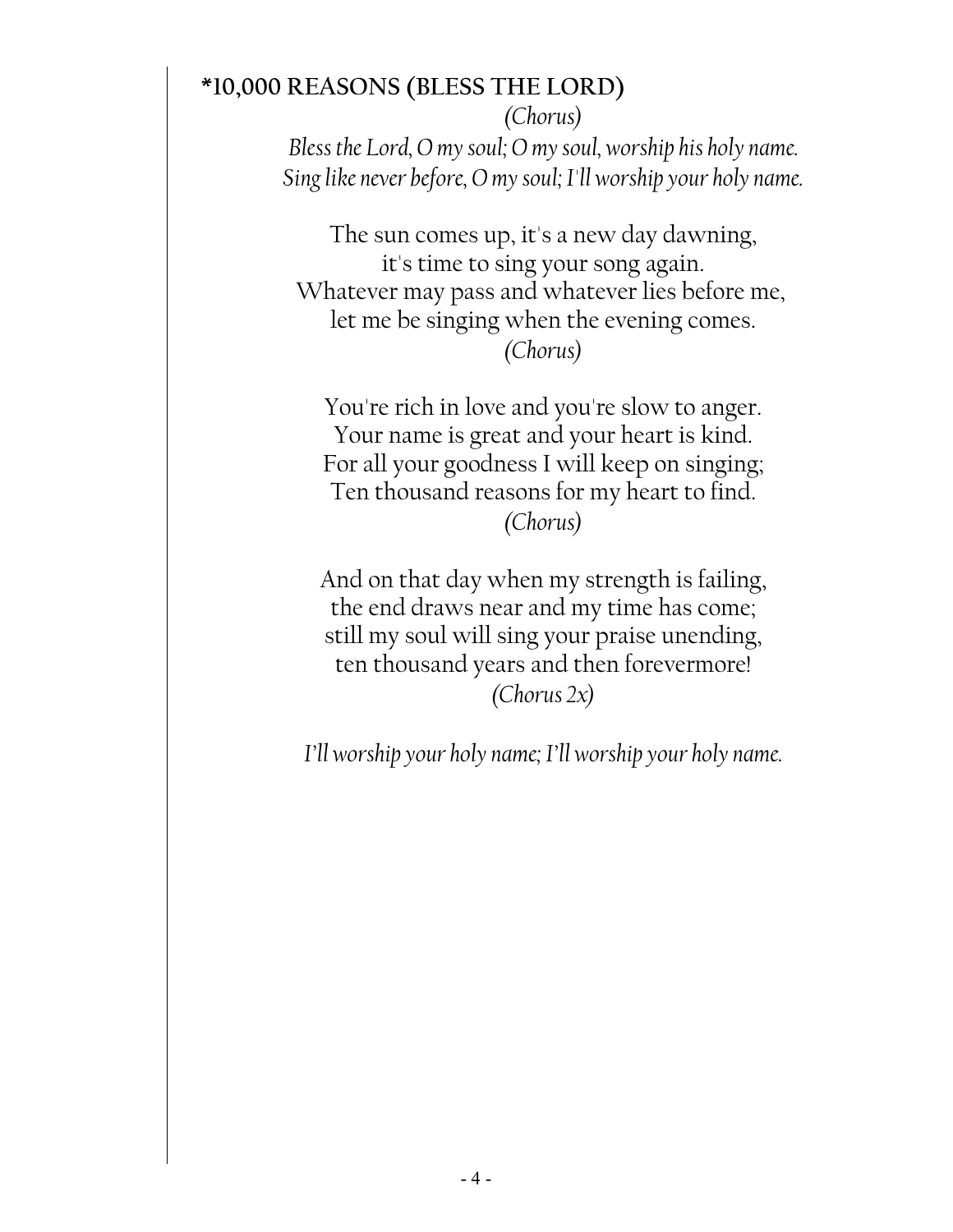# **COMMON CONFESSION OF SIN SCRIPTURE OF EXHORTATION:** *Romans 3:20, 23; 6:23*

For by works of the law no human being will be justified in his sight, since through the law comes knowledge of sin. For all have sinned and fall short of the glory of God.

**All: My God and my Creator, I have sinned against you, not only outwardly, but much more with inward blindness, unbelief, doubts, impatience, pride, covetousness, envy, hatred, malice and other sinful affections. I repent of these things, and I am sorry for them, and ask you for mercy, for the sake of your beloved Son, Jesus Christ.**

# **SILENT CONFESSION OF SIN**

# **DECLARATION OF GRACE:** *Nahum 1:7*

The LORD is good, a stronghold in the day of trouble; he knows those who take refuge in him.

#### **God Cleanses Us**

The biblical response to God's call to be in his presence is confessing our sins. We humble ourselves when we approach our God. This is a corporate prayer of all God's people. It is a great privilege of the gospel that we can stand forgiven before the Lord of glory.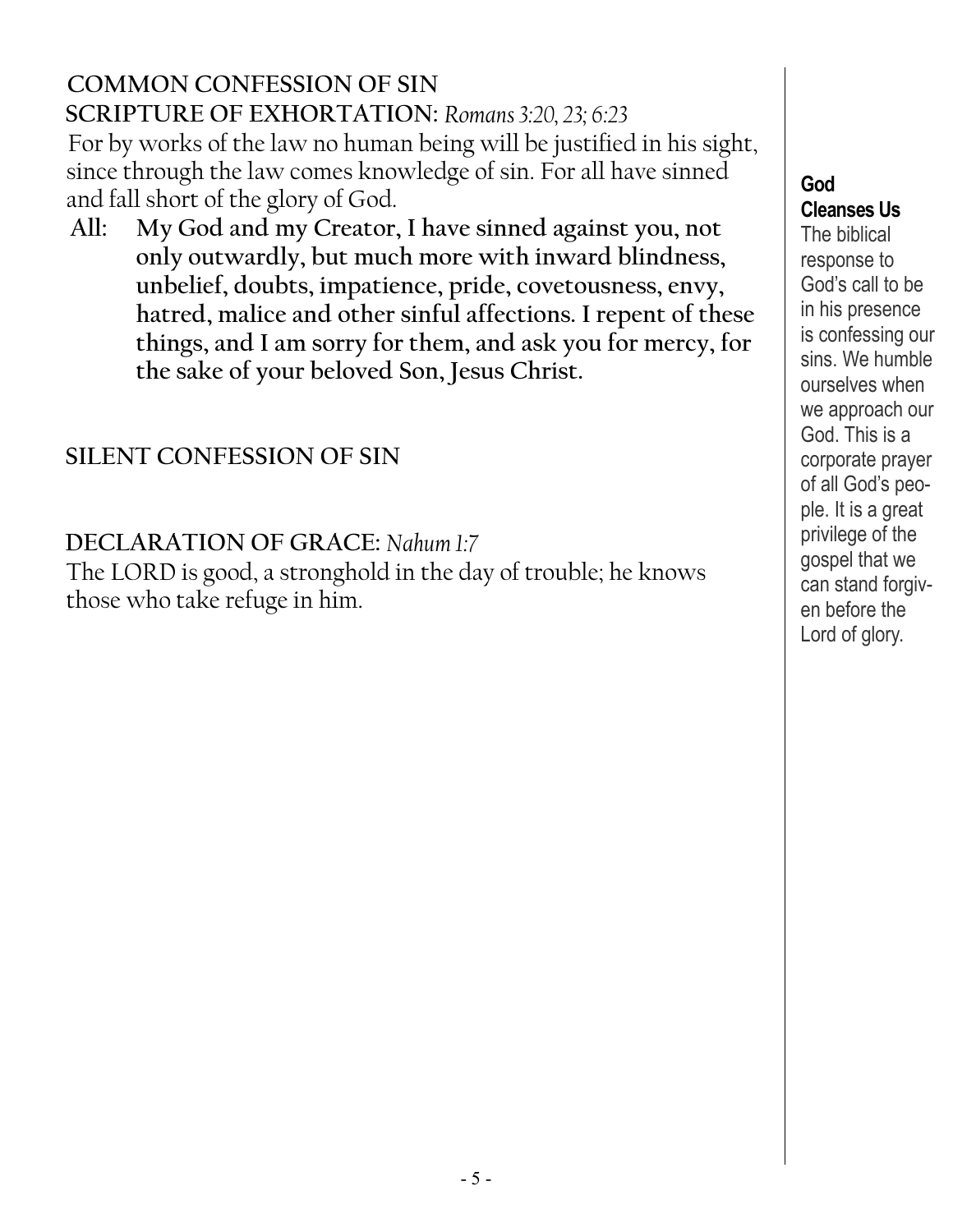## **I WILL TRUST MY SAVIOR JESUS**

I will trust my Savior Jesus When my darkest doubts befall Trust him when to simply trust him Seems the hardest thing of all

I will trust my Savior Jesus Trust him when my strength is small For I know the shield of Jesus Is the safest place of all

*(Chorus)*

*Jesus only Jesus, help me trust you more and more Jesus only Jesus, may my heart be ever yours*

> I will trust my Savior Jesus He has said his way is best And I know the path he's chosen Leads to everlasting rest *(Chorus)*

Oh on that cross how it was seen I can go now ever trusting In the one who died for me What could I bring for your gift is complete So I trust you simply trust you Lord With every part of me *(2x) (Chorus 2x)*

#### **Offering**

We give back to God a portion of what he has given us to use to declare that he is Lord of all. (This is part of our service as a church family, and visitors should not feel obligated to participate.)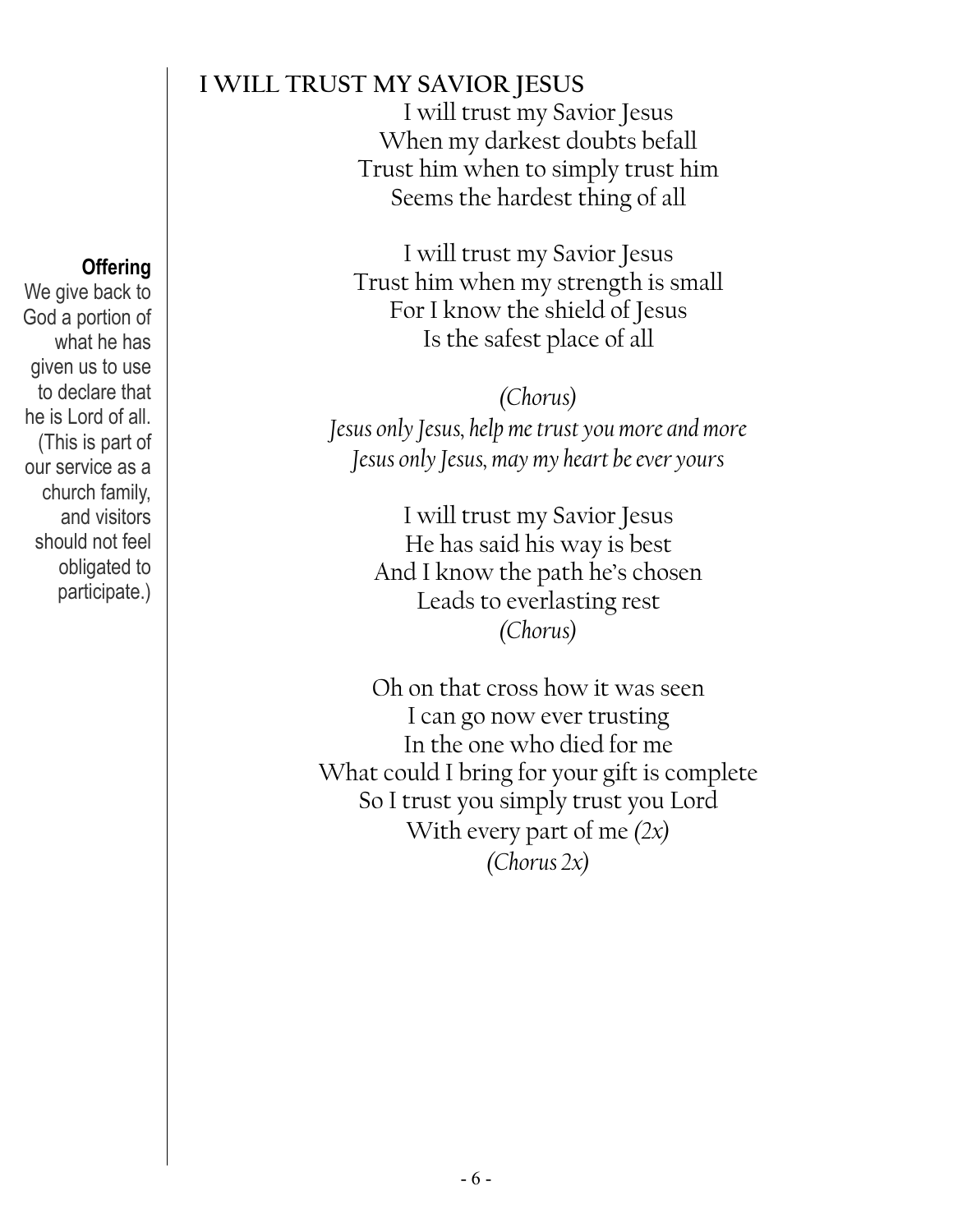#### **OFFERTORY & RESPONSE**

*Reminder: please sign and pass the Attendance Register down the pew. Children ages 4-6 excused for Children's Church (downstairs Corner Classroom)*

### **HOLY SPIRIT LIVING BREATH OF GOD**

Holy Spirit, living Breath of God Breathe new life into my willing soul Let the presence of the risen Lord Come renew my heart and make me whole Cause Your Word to come alive in me Give me faith for what I cannot see Give me passion for Your purity Holy Spirit, breathe new life in me

Holy Spirit, come abide within May Your joy be seen in all I do Love enough to cover ev'ry sin In each thought and deed and attitude Kindness to the greatest and the least Gentleness that sows the path of peace Turn my strivings into works of grace Breath of God, show Christ in all I do

Holy Spirit, from creation's birth Giving life to all that God has made Show Your power once again on earth Cause Your church to hunger for Your ways Let the fragrance of our prayers arise Lead us on the road of sacrifice That in unity the face of Christ May be clear for all the world to see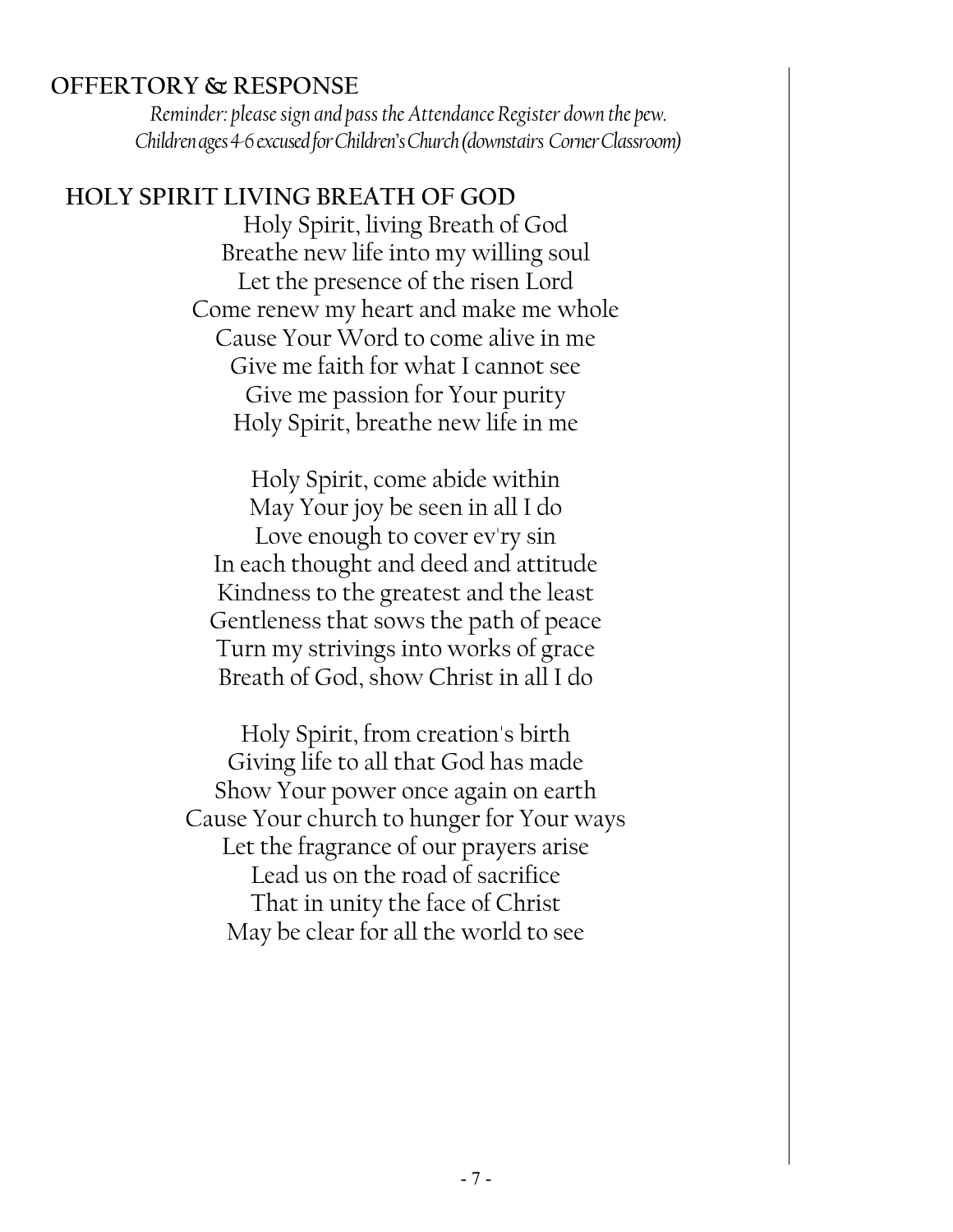### **Sermon Series: Pentecost Pastor Lloyd Pierson, Ph.D. Launched — Acts 2:1-14 (ESV)**

<sup>1</sup> When the day of Pentecost arrived, they were all together in one place.<sup>2</sup> And suddenly there came from heaven a sound like a mighty rushing wind, and it filled the entire house where they were sitting.<sup>3</sup> And divided tongues as of fire appeared to them and rested on each one of them. <sup>4</sup> And they were all filled with the Holy Spirit and began to speak in other tongues as the Spirit gave them utterance.

 $<sup>5</sup>$  Now there were dwelling in Jerusalem Jews, devout men from every nation under</sup> heaven. <sup>6</sup> And at this sound the multitude came together, and they were bewildered, because each one was hearing them speak in his own language.<sup>7</sup> And they were amazed and astonished, saying, "Are not all these who are speaking Galileans? <sup>8</sup> And how is it that we hear, each of us in his own native language?… we hear them telling in our own tongues the mighty works of God." <sup>12</sup> And all were amazed and perplexed, saying to one another, "What does this mean?" <sup>13</sup> But others mocking said, "They are filled with new wine."

<sup>14</sup> But Peter, standing with the eleven, lifted up his voice and addressed them ...

<sup>22</sup> "Men of Israel, hear these words: Jesus of Nazareth, a man attested to you by God with mighty works and wonders and signs that God did through him in your midst, as you yourselves know - <sup>23</sup> this Jesus, delivered up according to the definite plan and foreknowledge of God, you crucified and killed by the hands of lawless men.

 $24$  God raised him up, loosing the pangs of death, because it was not possible for him to be held by it.

#### **Sermon Outline**

I. Empowered Message

II. Expanding Church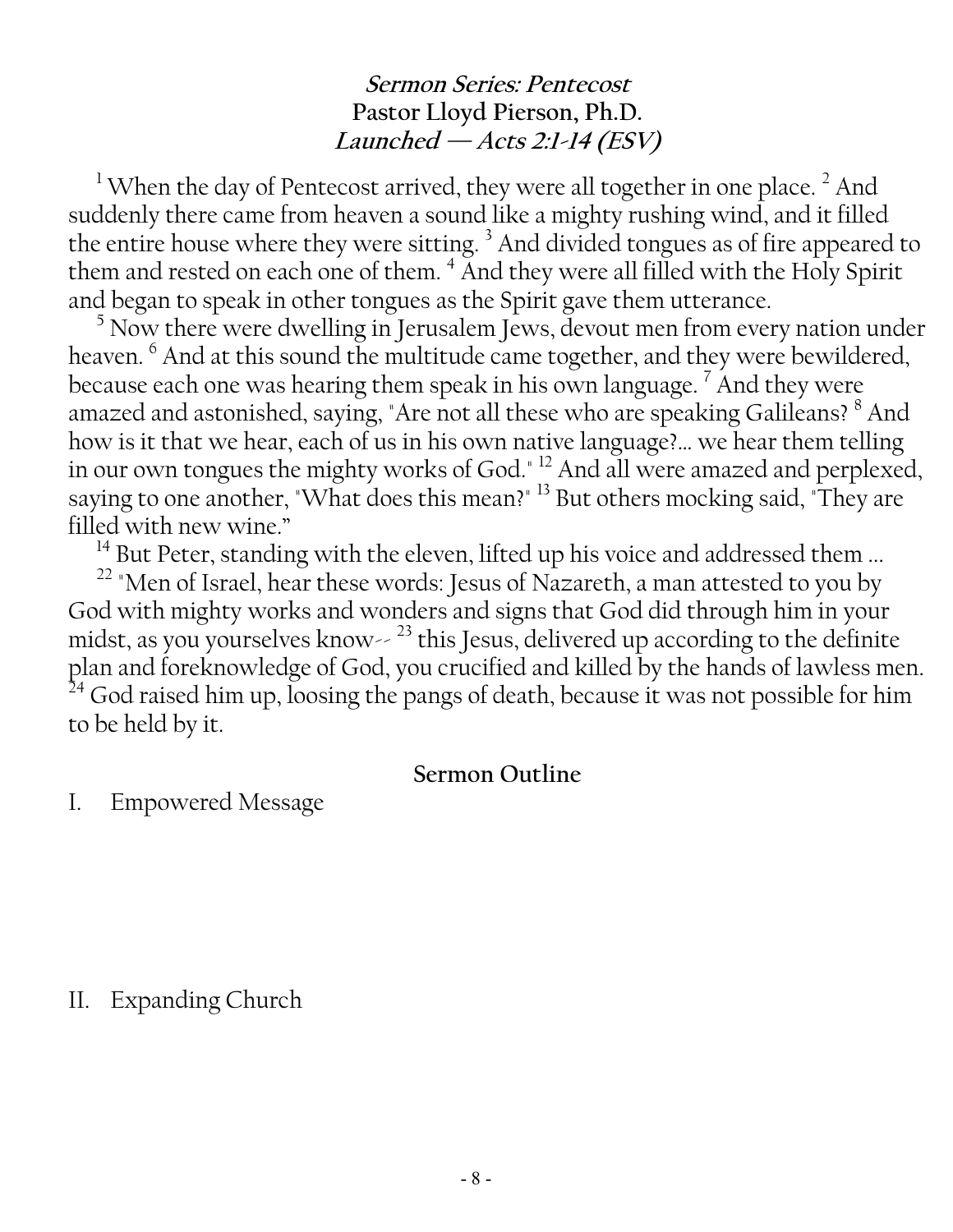## **Sermon Questions**

- 1. How does Pentecost make the ministry of Christ into the mission of the Church?
- 2. The book of Acts does not teach us about an elevation of the interior spiritual life of believers through the Spirit, nor does it teach a 'second blessing' of the Spirit given to some but not all believers. What then is the focus of the book of Acts? What does Jesus tell the disciples the purpose of the outpouring of the Spirit is for in Acts 1:8?
- 3. How does the reality of Pentecost encourage you in telling others the good news of Jesus?
- 4. Consider: "The bridge from the old era to the new is crossed when Jesus brings the Spirit. Jesus' ministry itself is the connection point." —Darrell Bock. What are some of the dots connected from old to new by Pentecost?
- 5. The presence of the Church in the world is a proof of Pentecost. How might we draw encouragement from believers in other countries?

# **Children's Question**

*At Pentecost, the Holy Spirit opened wide the door for people to come to Jesus. How are we to be a part of telling people the good news of Jesus?*

# **God**

#### **Consecrates Us Consecrate** means to make holy, to set apart. The Word of God does that for the lives of believers. Through the sermon, confessions of faith, and the offering we are sanctified for service to our Lord to joyfully offer up our lives to him.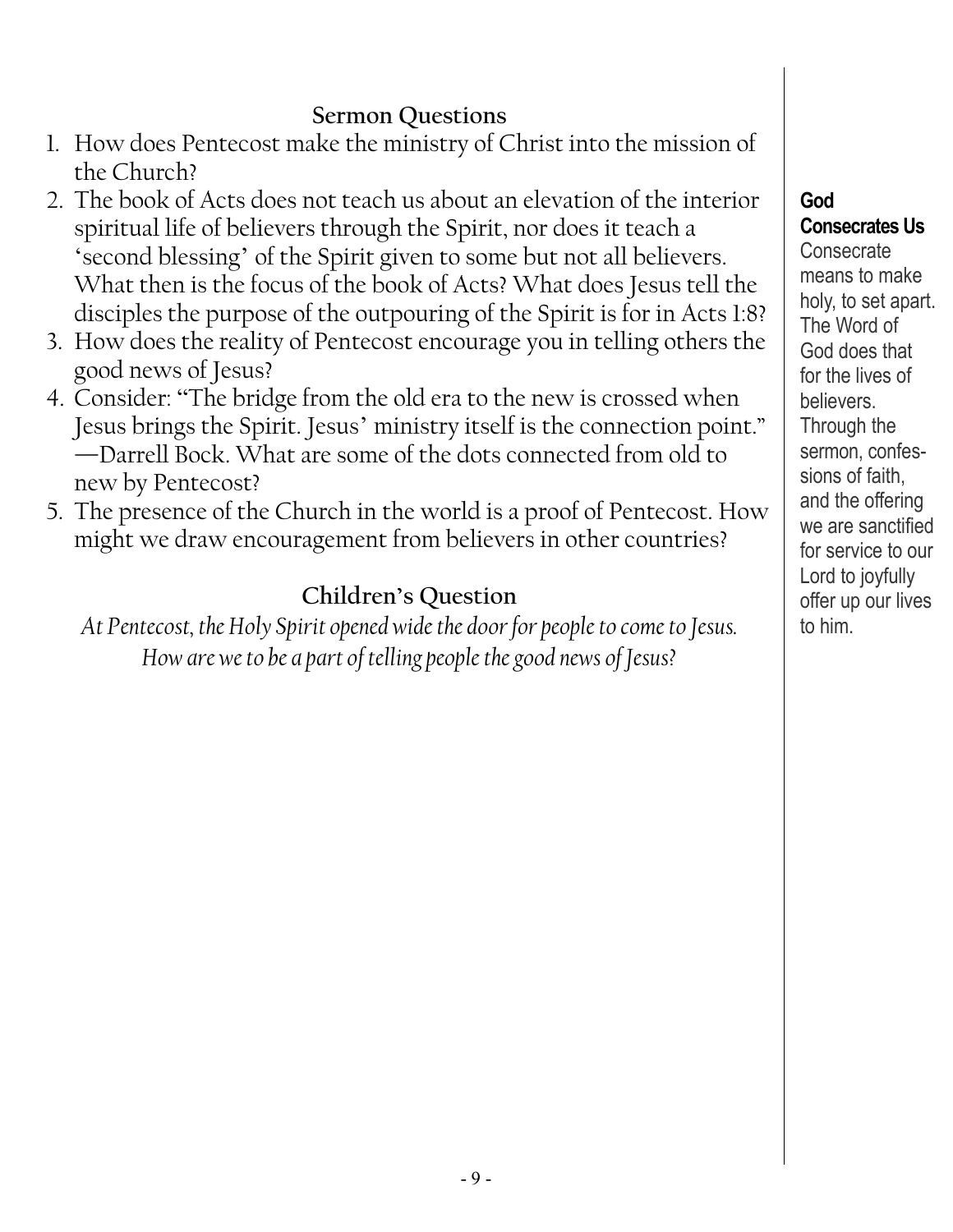# **\*CORNERSTONE**

My hope is built on nothing less than Jesus' blood and righteousness. I dare not trust the sweetest frame but wholly trust in Jesus' name.

*(Repeat)*

*(Chorus) Christ alone, Cornerstone; Weak made strong in the Savior's love; Through the storm he is Lord, Lord of all.*

When darkness seems to hide his face, I rest on his unchanging grace. In every high and stormy gale, my anchor holds within the veil; *(Chorus)*

> When he shall come with trumpet sound Oh may I then in him be found, dressed in his righteousness alone faultless to stand before the throne. *(Chorus 2x)*

#### **CELEBRATION OF THE LORD'S SUPPER**

*Wine is located in the two outer rings; juice is located in the center ring. (See FCC observance below)*

#### **PRAYER FOR THE CONGREGATION**

*8:15 Elder Trent Neumann — 11 Pastor*

We observe the Lord's Supper each Lord's Day as the climax of our worship service. We invite to the Lord's Table all those who are baptized disciples of Jesus Christ, under the authority of Christ and His body—the Church. Visiting children who have not been examined by their church's leadership, we ask to refrain. By sharing in the Supper, you are acknowledging to our church that you are in covenant with our Triune God through the person and work of Jesus Christ. If you are in doubt about your participation, please refrain. Wine and bread are the elements of the supper as instituted by Jesus Christ. We recommend the use of wine; however we offer both juice and wine in the tray to allow true liberty of conscience.

#### **God Communes with Us**

The Lord strengthens and nourishes our faith through a sacramental meal. Through Jesus, communion with God has been reestablished. The covenant has been renewed. The Lord's Supper is the gospel made visible for us and we share in it as the full community of God's people.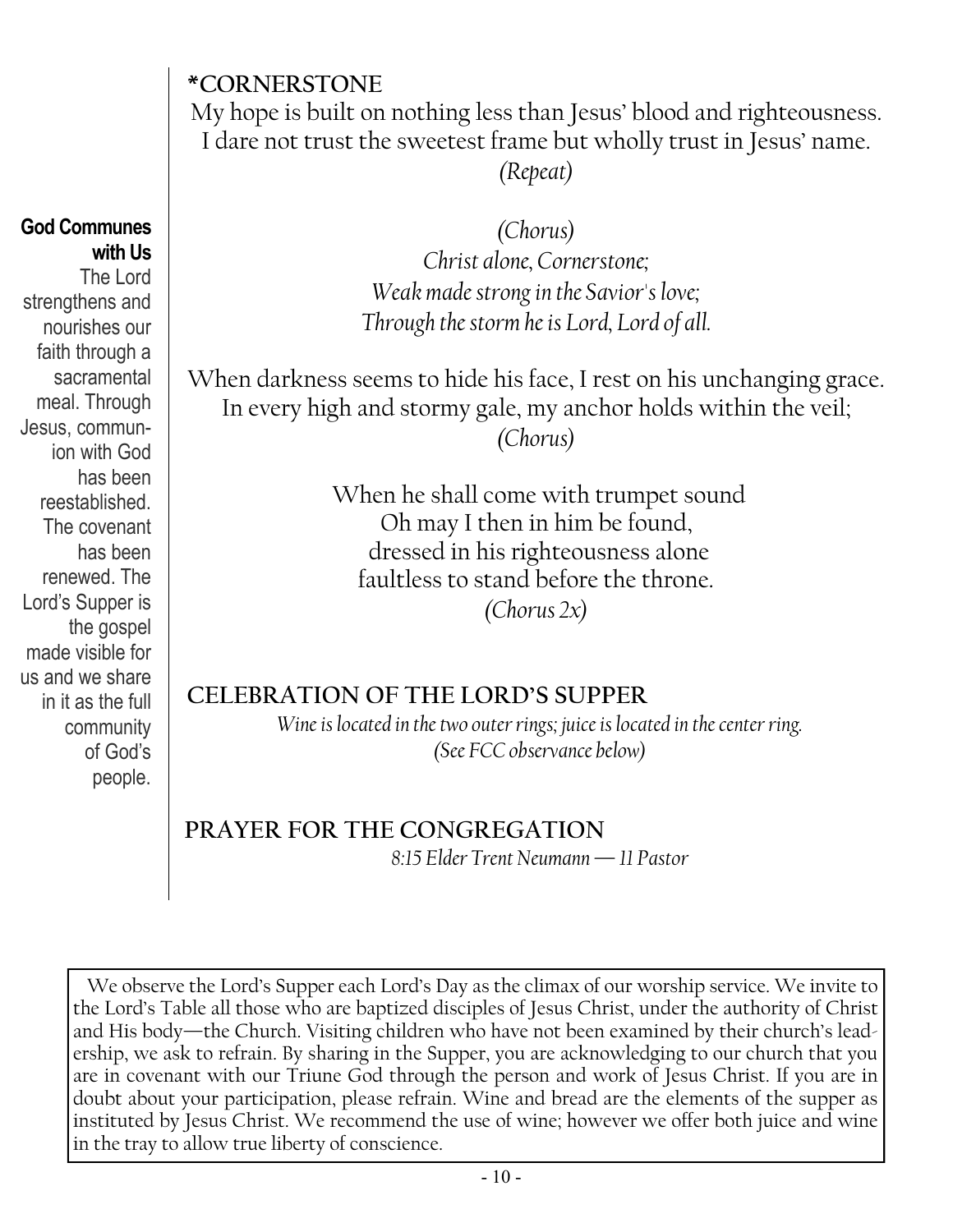**\*HOW FIRM A FOUNDATION***-Hymn #94, vs 1-3, 6* How firm a foundation you saints of the Lord is laid for your faith in his excellent word. What more can he say than to you he has said to you who for refuge to Jesus has fled.

> Fear not I am with you O be not dismayed for I am your God and will still give you aid. I'll strengthen you help you and cause you to stand upheld by my righteous omnipotent hand.

When through the deep waters I call you to go The rivers of sorrow shall not overflow For I will be with you, your troubles to bless And sanctify to you, your deepest distress

The soul that on Jesus hath leaned for repose I will not I will not desert to His foes. *That soul though all hell should endeavor to shake I'll never, no never, no never forsake.*

## **\*BENEDICTION**

*If you are in need of personal prayer, an elder is available up front after the service.*

#### **God Commissions Us**

Having been richly blessed by the Lord in our worship, we are sent forth as his ambassadors of reconciliation into the world. Our worship of God as his people now extends into our lives throughout the week. We are to offer ourselves as living sacrifices to him in all areas of our lives.

# **Leaders & Staff**

**Senior Pastor Lloyd Pierson, Ph.D. — Associate Pastor John Sackett** *Youth/Refuge Director:* Asst. Pastor Ben Melli *Music Director/Assistant:* Lisa Iddings/Laura Sackett *Staff:* Kristin Bay, Hanni Hanson, Carlynn Stahlberg, Kelly Brown *Elders:* Tim Anderson*,* Tom Jentz, Trent Neumann, Don Olmsted, Matt Riley, Micah Tinkham *Deacons:* Terry Falk, Kyle Hanson, Micah Hill, Ryan Petersen, Mike Stahlberg, Bruce Tulloch, Phil Van Duyne

To be added to church enews and prayer lists, please contact us at office@faithcov.com. *For more about Faith Covenant and the Presbyterian Church in America, go to faithcov.com.*